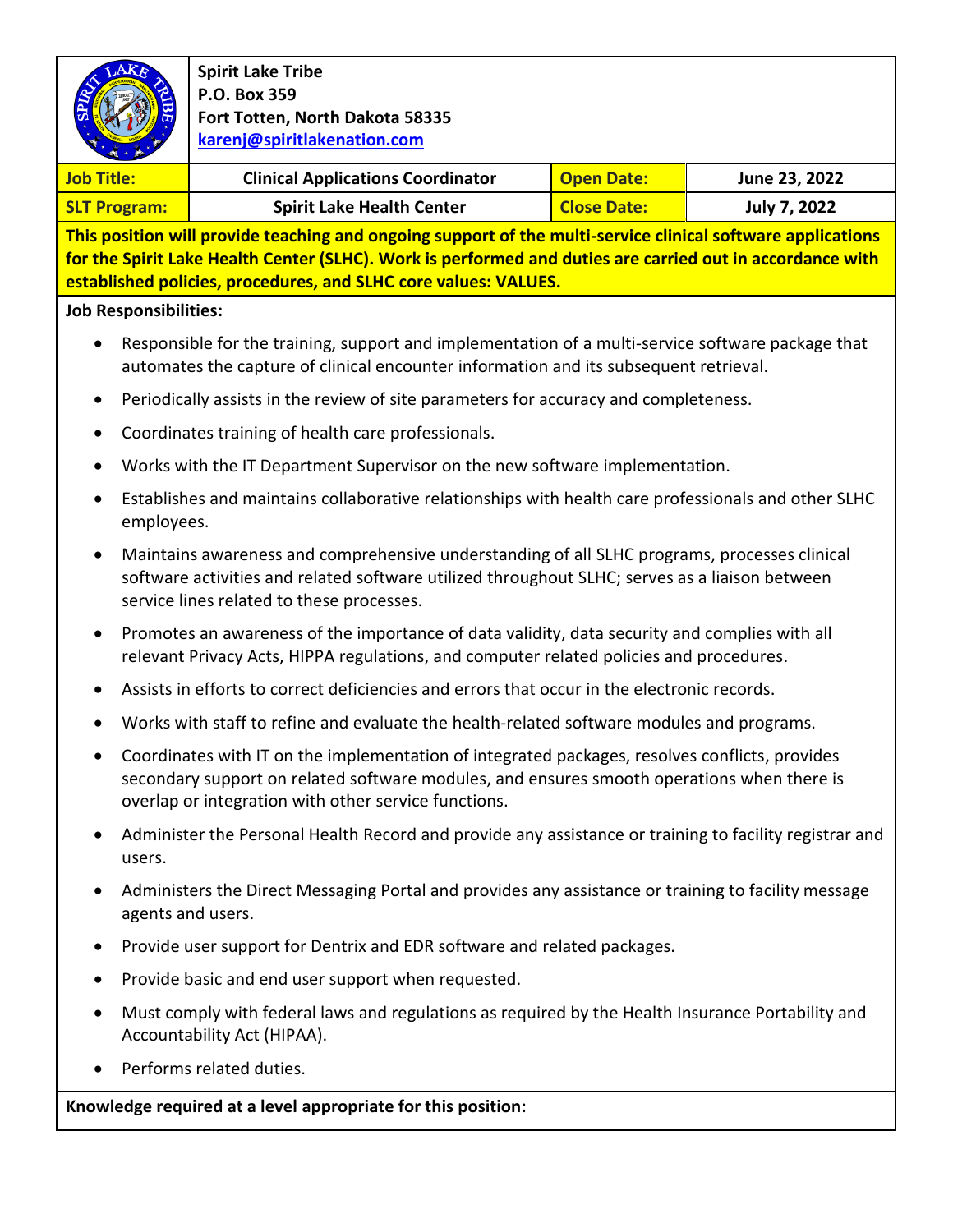- Knowledge of Information Technology concepts, principles, methods, and practices.
- Knowledge of health care informatics specific to RPMS/EHR and its associated applications and packages.
- Knowledge of ADP and RPMS file structures.
- Knowledge of various medical and clinical processes.
- Knowledge of business analysis principles.
- Knowledge of computer systems and equipment.
- Knowledge of CMS Incentive programs and other performance programs.
- Ability to troubleshoot end user computer system or equipment issues.
- Ability to educate a variety of learners while exhibiting patience and understanding.
- Ability to identify and resolve problems in a timely manner; gather and analyze information skillfully; develop alternative solutions; work well in group problem solving situations; and uses reason even when dealing with emotional topics.
- Ability to prioritize and shift priorities in a changing environment.
- Ability to organize the multiple demands of the job.
- Skill in providing exceptional customer service.
- Skill in prioritizing and planning.
- Skill in interpersonal relations.
- Skill in oral and written communication.

### **Supervisory Controls**

The supervisor assigns work in terms of very general instructions. The supervisor spot-checks completed work for compliance with procedures and the nature and propriety of the final results. Work is reviewed through conferences, reports, and observation of clinical application activities.

### **Guidelines**

Guidelines include federal and state data reporting requirements, accreditation agency regulations, IT security policies, SLHC policies and standard operating procedures, software instruction and user manuals, and Spirit Lake Tribe policies and procedures. These guidelines are generally clear and specific, but may require some judgment, selection, and interpretation in application.

### **Complexity/scope of work:**

The work consists of varied specialized and technical duties. The varying processes and the number of clinical software applications contributes to the complexity of the position. The purpose of this position is to provide teaching and ongoing support of multi-service clinical software applications used in the clinic setting that support the electronic health record, and are defined as, but not limited to Patient Care Component (PCC), Text-Integration Utility (TIU), Health Summary, and View Patient Record (VPR). Successful performance helps ensure the efficiency and effectiveness of all SLHC clinical operations.

### **Contacts**

Contacts are typically with SLHC employees and Great Plains Area Clinical Informatics team. Contacts are